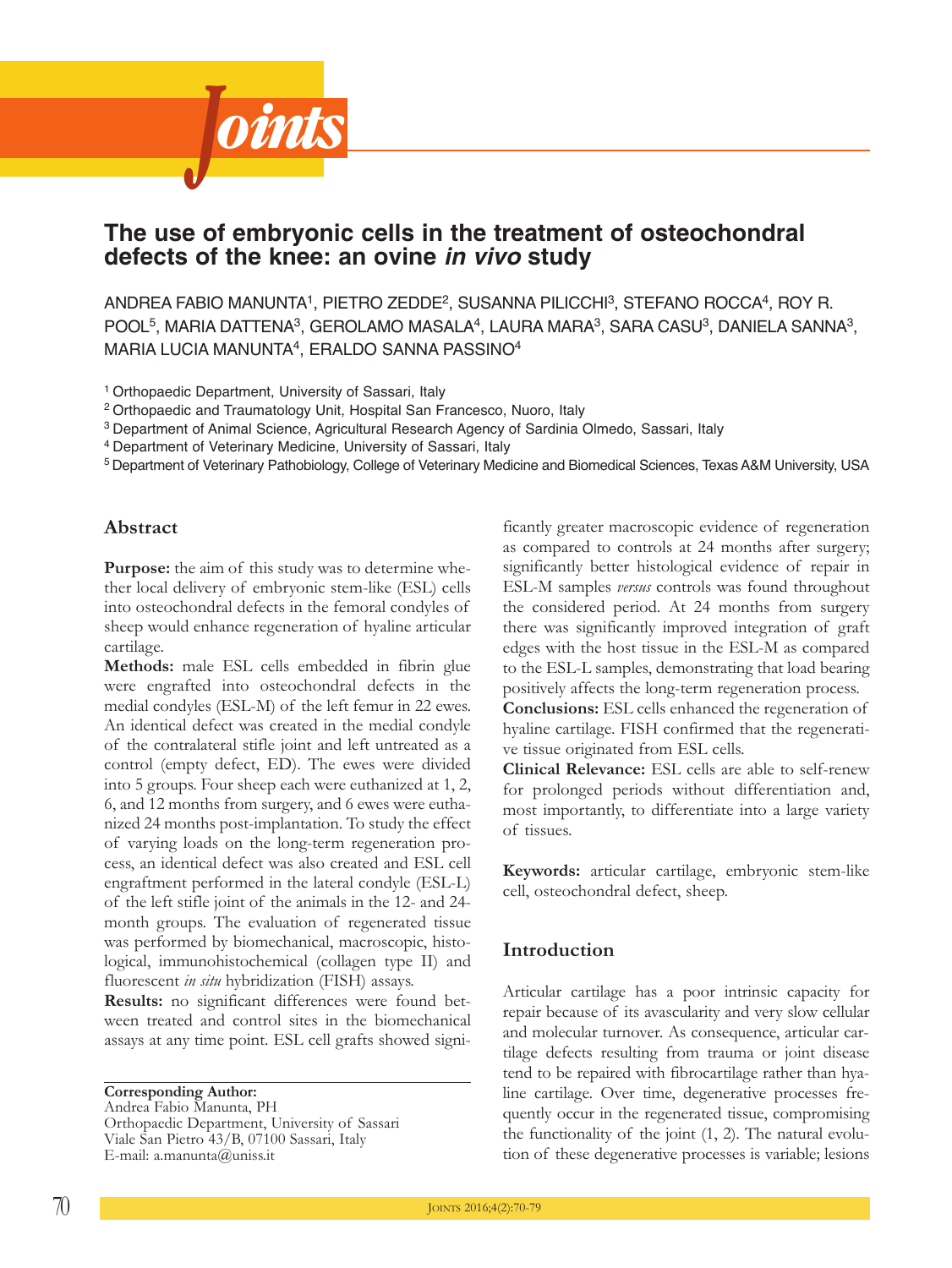

may stabilize or progress depending on three main factors: the depth, width and location of the defect. superficial defects involving only articular cartilage do not heal spontaneously, probably because of the avascularity of this tissue, which results in a deficiency of the chondroprogenitor cells required for tissue regeneration and subsequent degeneration of the articular surface (2, 3); on the contrary, deeper osteochondral defects penetrate the subchondral bone, gaining access to the progenitor cells that reside in the bone marrow space (4-6). The width of the defect is also an important variable influencing the type of repair that will occur. it has been demonstrated, in sheep, that osteochondral defects with a width of 3 mm or less refill with normal hyaline cartilage, whereas wider defects are repaired with fibrocartilage (7). As the size of the defect reaches a critical diameter, beyond which healing is not possible, there is mechanical overloading along its periphery, which leads to subchondral plate destruction and substantial impairment of the regenerative process (8, 9). Better healing occurs if the defect is located on a weight-bearing area; the greater joint surface compression and motion occurring in these areas induces the bidirectional flow of solutes that is necessary to nourish the cartilage, stimulating the stepwise processes of cartilage and bone repair (10, 11).

Treatments used to stimulate cartilage regeneration, in most cases, only delay the onset of degenerative processes (12-15), hence the ongoing search for alternative solutions; in this context, stem cell engraftment is among the most advanced new technologies (16-20). The systemic or local delivery of stem cells may enhance cartilage repair or inhibit the progressive loss of joint tissue (21, 22).

The aim of this study was to determine whether local delivery of embryonic stem-like (EsL) cells into osteochondral defects in the femoral condyles of sheep would enhance regeneration of hyaline articular cartilage.

# **Methods**

All experiments were conducted in accordance with the institutional animal care regulations and all procedures conformed to the National Institute of Health Guidelines for the Care of Laboratory Animals. Where not indicated otherwise, chemicals were purchased from Sigma-Aldrich (Milan, Italy).

### *Experimental design*

Twenty-two Sardinian ewes, about 5.5 years old and weighing approximately 45 kg, were divided into five groups to be euthanized at 1, 2, 6, 12 and 24 months post-surgery respectively. Each group comprised four sheep with the exception of the 24-month group; six sheep were assigned to this group to account for possible deaths during the study period (**Tab. 1**). All the animals were given a general health examination, routinely dewormed and had their claws inspected prior to the experimental surgery. Engraftments were performed as follows: surgical defects created in the medial femoral condyle of the left joint received 60 µl of fibrin glue (Tissucol®; Baxter International Inc., Deerfield, iL, UsA) containing about 500,000-700,000 EsL cells (EsL-M engraftment) derived from 2-3 male ESL colonies. The Y-gene sequence was used as a marker to detect the EsL cells in the regenerated tissue of the female sheep. An identical defect was created in the medial condyle of the right femur of each ewe and left untreated (empty defect, ED) to serve as a control. To study the effect of varying loads on the long-term regeneration process, an identical defect

**Table 1.** Experimental design.

| Group     | N° of sheep | <b>Treatment sites</b><br><b>Stifle joint Femoral condyle Treatment</b> |       |                              |  |  |
|-----------|-------------|-------------------------------------------------------------------------|-------|------------------------------|--|--|
|           |             |                                                                         |       |                              |  |  |
| 1 month   | 4           | left                                                                    | $M^a$ | <b>ESM<sup>c</sup></b>       |  |  |
|           |             |                                                                         | $L^b$ | ESL <sup>d</sup>             |  |  |
|           |             | right                                                                   | M     | ED <sup>e</sup>              |  |  |
|           |             |                                                                         | L     | $\overline{a}$               |  |  |
| 2 months  | 4           | left                                                                    | M     | <b>ESM</b>                   |  |  |
|           |             |                                                                         | L     | <b>ESL</b>                   |  |  |
|           |             | right                                                                   | M     | ED                           |  |  |
|           |             |                                                                         | L     | ÷                            |  |  |
| 6 months  | 4           | left                                                                    | M     | <b>ESM</b>                   |  |  |
|           |             |                                                                         | L     | <b>ESL</b>                   |  |  |
|           |             | right                                                                   | M     | ED                           |  |  |
|           |             |                                                                         | L     | $\overline{a}$               |  |  |
| 12 months | 4           | left                                                                    | M     | <b>ESM</b>                   |  |  |
|           |             |                                                                         | L     | <b>ESL</b>                   |  |  |
|           |             | right                                                                   | M     | ED                           |  |  |
|           |             |                                                                         | L     | $\qquad \qquad \blacksquare$ |  |  |
| 24 months | 6           | left                                                                    | M     | <b>ESM</b>                   |  |  |
|           |             |                                                                         | L     | <b>ESL</b>                   |  |  |
|           |             | right                                                                   | M     | ED                           |  |  |
|           |             |                                                                         | L     | $\overline{a}$               |  |  |
|           | Tot. 22     |                                                                         |       | Tot. 66                      |  |  |

medial; <sup>b</sup> lateral; <sup>c</sup> ES-like engraftment in the medial femoral condyle defect; <sup>d</sup> ES-like engraftment in the lateral femoral condyle defect; <sup>e</sup> empty defect. -: no treatment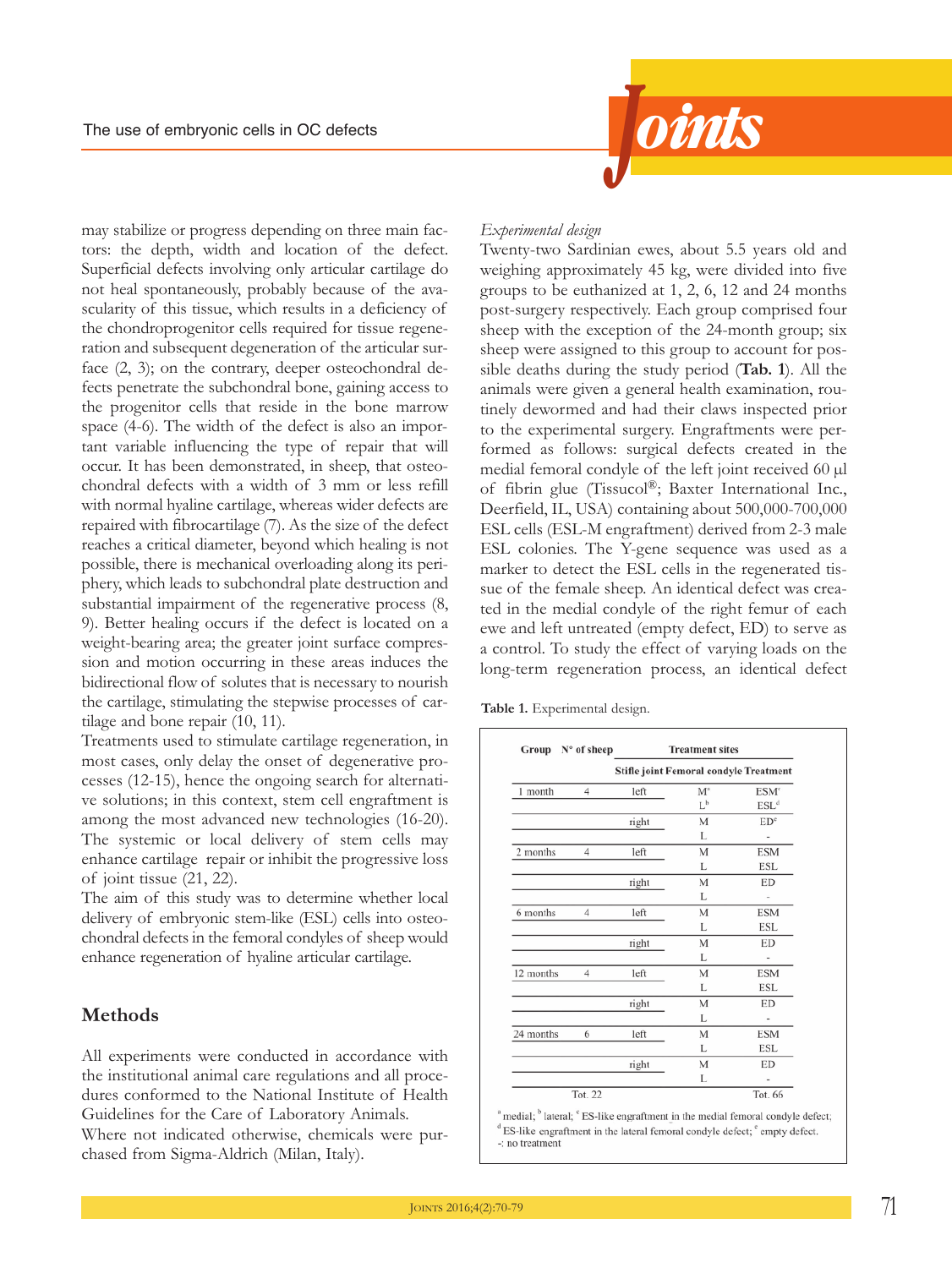

and engraftment process was performed in the lateral femoral condyle (EsL-L) of the left stifle joint in the animals belonging to the 12- and 24-month groups. Thus, a total of 54 samples were created: 22 ESL-M, 10 ESL-L and 22 ED (Tab. 1). The sheep were euthanized at 1, 2, 6, 12 and 24 months post-operatively and the condylar articular defects were examined grossly and harvested for microscopic examination.

# *Selection of male embryos and ESL cell production and characterization*

Liquid phase duplex polymerase chain reaction (PCR) was performed on approximately 90 *in vitro* produced and vitrified blastocysts at day 6-7 of culture (23) according to the technique of Mara et al.  $(24)$ . Two pairs of primers were used. The first identified the sex-determining region Y-linked gene sequence (SRY) and was amplified in males only, producing a 301-base pair (bp) fragment. The second, inserted in the 1,114bp long sheep satellite region (Sheep SAT 1,114 DNA repeat unit), was amplified in both males and females, yielding a 216-bp fragment, and was used as positive control for the reaction. Male lamb fibroblasts were used as positive control, while sheep oviductal cells served as negative control. Amplification products (15 µl) were analyzed on 2% agarose gel stained with ethidium bromide and observed under ultraviolet light.

The inner cell mass from each male embryo, numerically identified, was isolated by immunosurgery and separately cultured on a mouse fibroblast feeder layer for 5 to 6 days to obtain ESL colonies. These were characterized both immunocytochemically, by detection of surface antigens for staminality (SSEA-1, SSEA-3 and SSEA-4) (25), and by assessment of the gene expression of the *Oct 4*, *Nanog*, *Sox 2* and *Stat 3* genes (26). to assess the absence of differentiation towards germinal layers, cytokeratin (anti-cytokeratin-18), early mesoderm (Fe-C6), embryonic myosin (F1-652) and neural precursor cell (FoRsE-1) specific primary monoclonal antibodies (mAbs), supplied by the Developmental Studies Hybridoma Bank (DSHB; University of Iowa, Iowa City, IA, USA), were used (25).

### *Preparation of cells for engraftment and surgical procedures*

Two to three male ESL colonies were harvested from the Petri dish, disaggregated using  $0.05\%$  trypsin + 0.02% EDTA and vigorous pipetting, and pooled together in 500 µl of Dulbecco's Modified Eagle

| Categories                             | <b>Score</b>   | <b>Qualifications</b>       |
|----------------------------------------|----------------|-----------------------------|
| Surface appearance of repairing tissue | 3              | $100\%$ normal <sup>a</sup> |
|                                        | $\overline{2}$ | $>75\%$ normal              |
|                                        |                | 50-75% normal               |
|                                        |                | $<$ 50% normal              |
| Percent area of defect filled          | 3              | 100%                        |
|                                        | $\mathfrak{D}$ | >75%                        |
|                                        |                | 50-75%                      |
|                                        |                | < 50%                       |
| Graft-recipient tissue integration     | 3              | 100% of perimeter           |
|                                        | フ              | >75%                        |
|                                        |                | 50-75%                      |
|                                        |                | $<$ 50%                     |

Table 2. Semi-quantitative scoring system for mascoscopic evaluation of regenerated cartilage defects at 1, 2, 6, 12 and 24

months after surgery (9=normal; 0=worst healing).

<sup>a</sup> Smooth, white, indistinguishable from normal healthy cartilage.

Medium (Gibco by invitrogen, Carlsbad, CA, UsA). After the cells had been counted using a Thoma chamber, they were centrifuged and about 500,000- 700,000 cells were embedded in 60 µl of fibrin glue to be engrafted into the cartilage defects.

After sedation (diazepam 0.4 mg/kg IV) and epidural anesthesia, arthrotomy of the stifle joint was performed using a cranio-lateral approach and medial patellar dislocation. Identical defects were created on the weight-bearing surface of both the femoral condyles; all the defects had the same diameter (6 mm) and depth (2 mm) and involved the subchondral bone (osteochondral defects). Both defects created in the left knee, in the medial and lateral condyles respectively, received the EsL cells embedded in glue, while the defect in the medial condyle of the right knee was left untreated. After re-positioning of the patella, the joint was closed. Prophylactic antibiotic treatment and an antinflammatory agent (40 mg/kg/day amoxicillin and 2 mg/kg/day ketoprofen) were administered for 5 days. All the animals were kept confined in small groups for 10 days, and were then allowed to roam freely on pasture for the rest of the study.

### *Gross evaluation*

Immediately after euthanasia, the defects were photographed to allow assessment by two blinded observers. A semi-quantitative scoring system (**Tab. 2**) was used to assess the regenerated tissue and the values obtained were averaged.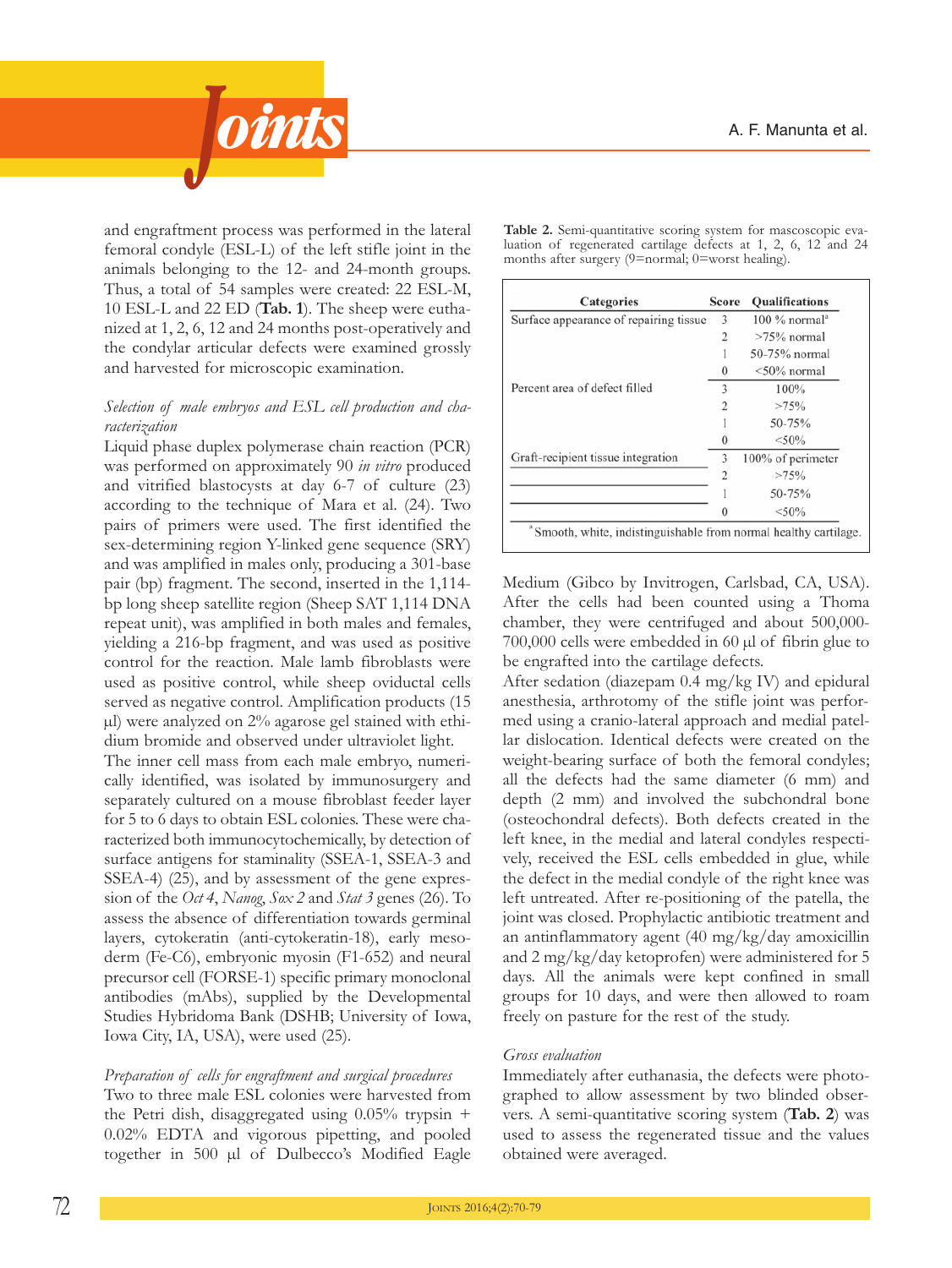

#### *Biomechanical analysis*

The Artscan 1000 Arthroscopic Cartilage Stiffness Tester (Artscan Medical Innovation, Helsinki, Finland) was used to measure the stiffness of the regenerated cartilage. To calibrate the instrument, an indentation test was first performed on healthy cartilage. By pressing the distal end of the instrument on the surface of the newly formed tissue for about one second, articular cartilage deformation was measured and recorded by software linked to the instrument.

#### *Sexing of engrafted ESL cells 1 month after surgery*

To confirm the ESL cell origin of the regenerated tissue, samples of the engraftments were taken aseptically from the 1-month group immediately after euthanasia.

#### *Histological procedures and evaluation*

Femoral condylar articular defects containing regenerated tissue, adjacent host cartilage and subchondral bone were harvested using a water-cooled circular saw. The tissue blocks were fixed in 10% neutral-buffered formalin for 4 days and then placed in a decalcification solution (1:1 citric acid/formic acid solution) for 4-10 days. After washing in running tap water for 4-8 h to remove all traces of decalcification solution, the samples were processed according to routine procedures for paraffin embedding. Three-um sections were mounted on positively charged slides (Superfrost Plus; Gerhard Menzel GmbH, Braunschweig, Germany) to prevent detachment, and stained with hematoxylin-eosin to evaluate general tissue morphology, with Azan-Mallory staining to demonstrate collagen fibers and Safranin-O staining to reveal the presence and distribution of proteoglycans. All slides were processed together to avoid variability. Two independent observers evaluated the regeneration progress using a grading system derived from Caplan et al. (27) and the two values obtained for each sample were averaged. A total score of 5 indicated the worst possible healing, while 56 indicated the best.

#### *Immunohistochemistry*

Immunohistochemistry was used to detect type II collagen in the cartilage matrix. Deparaffinization through xylene and hydration through alcohol at different concentrations were followed by antigen unmasking by protease K digestion. After Tissue-Blocker (Biomeda Corp., Foster City, CA, UsA) treatments, the slides were incubated overnight at 4°C with a primary antibody (anti-Collagen type ii CiiCi-DsHB), followed by a secondary biotinylated antibody (Biomeda Corp.) for 10 min at room temperature (RT), and then  $3\%$  peroxidase solution for 10 min at RT. After staining with diaminobenzidine (Biomeda Corp.) and counterstaining with hematoxylin, slides were dehydrated, coverslipped, and observed under light microscopy; digital images were captured. The right lateral femoral condyle was used as a positive (articular cartilage) and negative (subchondral bone) control.

#### *Fluorescent* in situ *hybridization (FISH) procedure*

To detect ESL cells in the regenerated tissue, a FISH assay was performed on one sample from each time point according to the method of sanna et al. (28), using the 50-bp oligonucleotide DnA probe (5'AAAGGGAGGGAGAGACCAAAGAAGtA-GATGATGATGATGAAGTGATC 3') built on the Ovisaries Y chromosome repeat region OY 11.1 DNA sequence. Tissues were examined with a fluorescent confocal microscope (Leica TCS SP 5, MIC DMi 6000, Leica Lasertechnick GmbH, Heidelberg, Germany) and images were recorded. All slides were processed together, including the right lateral femoral condyle as a negative control.

#### *Statistical analysis*

statistical analysis was performed both on macroscopic and histological data. Two analyses were planned: the first comparing the EsL-M and ED samples both as a sum of all scores throughout all the considered periods (from 1 to 24 months) and within each single period (1, 2, 6, 12 and 24 months); the second comparing the EsL-M, EsL-L and ED samples both as a sum of all scores from the 12- and the 24-month groups and within the 12- and 24-month groups. Each ewe served as its own control because each had both ESL cell engraftments and an ED. To evaluate the effect of time from surgery, treatment and the interaction between time and treatment on the tissue regeneration process, an analysis of variance was performed, where the variables were the total macroscopic score, the total histological score and the scores of several representative macroscopic and histological categories. The level of significance was  $p < 0.05$ . The GLM procedure of sAs 8.2 (sAs institute inc., Cary, nC, UsA) was used to perform the analyses.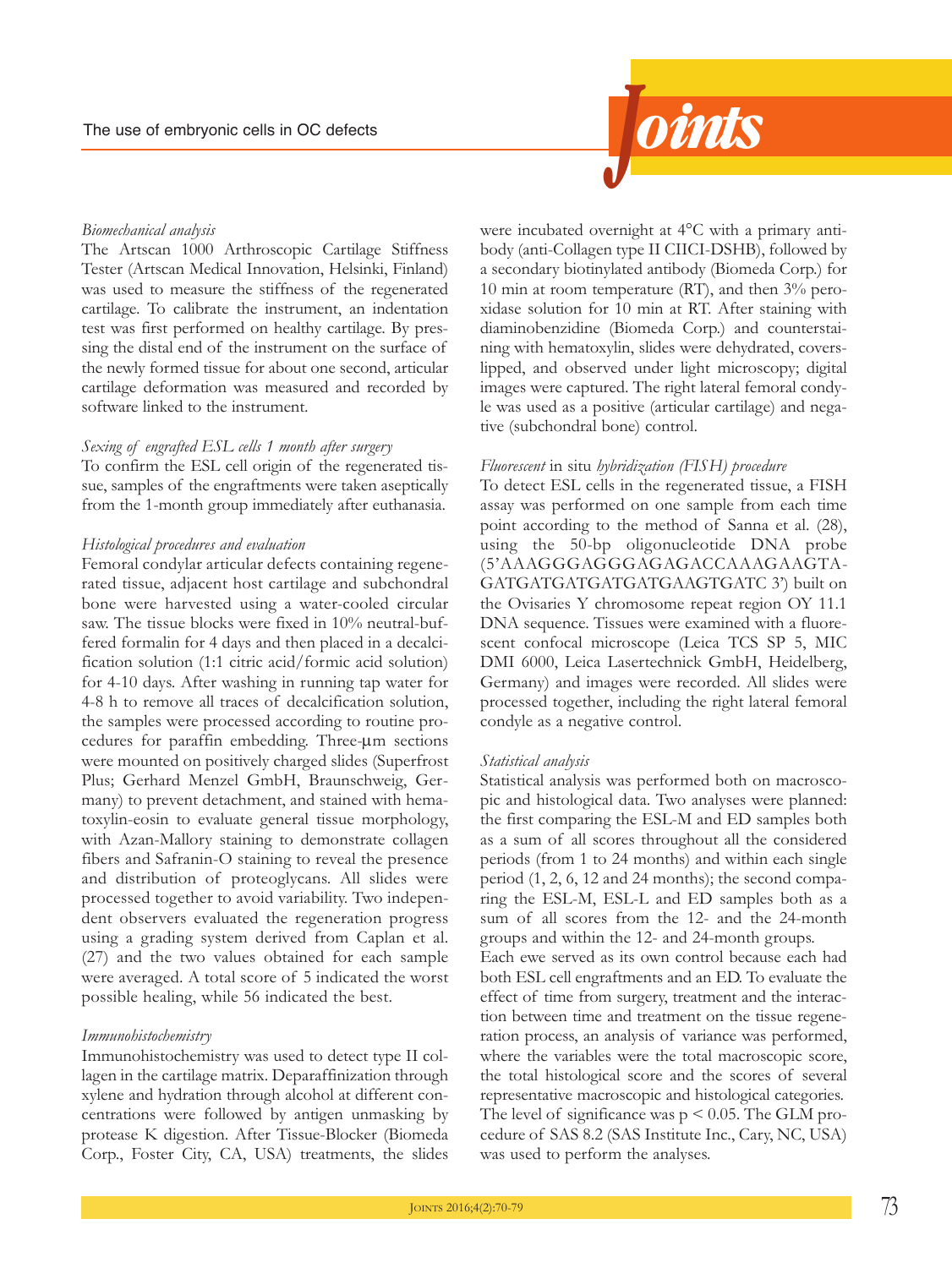

# **Results**

Eight sheep were moderately lame in both hind limbs the day after surgery, but they all walked normally by day 9. No further problems with locomotion were noted in any of the animals during the remainder of the study.

of the 22 animals used in the study, only 17 were ultimately included in the statistical analysis. Three sheep, one each from the 1-, 2- and 24-month groups, died from toxemic gastroenteritis. The sheep belonging to the 24-month group died at about 12 months postsurgery, and hence data from this animal were included with the 12-month group. Three other sheep, belonging to the 1-, 6- and 24-month groups, sustained leg fractures (unrelated to the experimental procedures). Analyses were thus performed on the following animals: two sheep in the 1-month group, three in the 2-month group, three in the 6-month group, five in the 12-month group, and four in the 24-month group. Two samples per animal belonging to the 1-, 2and 6-month groups – one sample from the engraftment site of EsL cells in the medial condyle (EsL-M) and one from the empty defect (ED) – were analyzed. Three samples per animal in the 12- and 24-month groups – one EsL-M sample, one sample from the engraftment site of EsL cells in the lateral condyle (EsL-L), and one sample from the ED – were analyzed. We therefore analyzed a total of 43 samples: 17 EsL-M, 9 EsL-L and 17 ED.

### *ESL cell production and characterization*

PCR sexing allowed selection of male embryos for production of male EsL cells. Male embryos showed two bands corresponding to SRY and SAT sequences, while female embryos showed only one band, corresponding to the autosomal sequence.

Immunocytochemical analysis demonstrated the staminality of EsL cells by positive staining for ssEA mAbs and positive gene expression for *Oct 4*, *Nanog*, *Sox 2* and *Stat 3* genes, and their undifferentiated state by the absence of staining with any of the anti-cytokeratin-18, Fe-C6, F1-652 and FoRsE-1 mAbs.

### *Gross evaluation*

When the sums of the EsL-M and ED sample scores for all the periods considered (from 1 to 24 months)

were compared, no statistically significant differences were found, either in the total macroscopic score or in the single category scores (surface appearance, filling of defect, and edge integration) (**Fig. 1**).

statistical analysis comparing the EsL-M and ED sample scores within each period could not be performed in the 1-, 2- and 6- month groups because of an insufficient number of samples. No significant differences in total macroscopic score, surface appearance, filling of the defect, or edge integration were found between EsL-M and ED at either 12 or 24 months (**Fig. 1**).

When the summed EsL-M, EsL-L and ED sample scores for the period 12 to 24 months were compared, no statistically significant differences in total macroscopic score, surface appearance, filling of defect or edge integration were found between the treatments (**Figs. 1, 2**).

When the EsL-M, EsL-L and ED scores at 12 months were compared, no statistically significant differences either in the total macroscopic score or in the single categories (surface appearance, filling of defect, or edge integration) were found between the treatments. At 24 months we found statistically significant improvements (p <0.01) in EsL-L *vs* ED in the variables total macroscopic score, surface appearance and



Fig. 1. Femur, sheep. Macroscopic appearance. Embryonic stem-like<br>cell engraftment in the medial femoral condyle (ESL-M) and empty defect (ED) 12 and 24 months after surgery. A: ESL-M 12 months<br>after surgery. B: ESL-M 24 months after surgery. C: ED 12 months<br>after surgery. D: ED 24 months after surgery.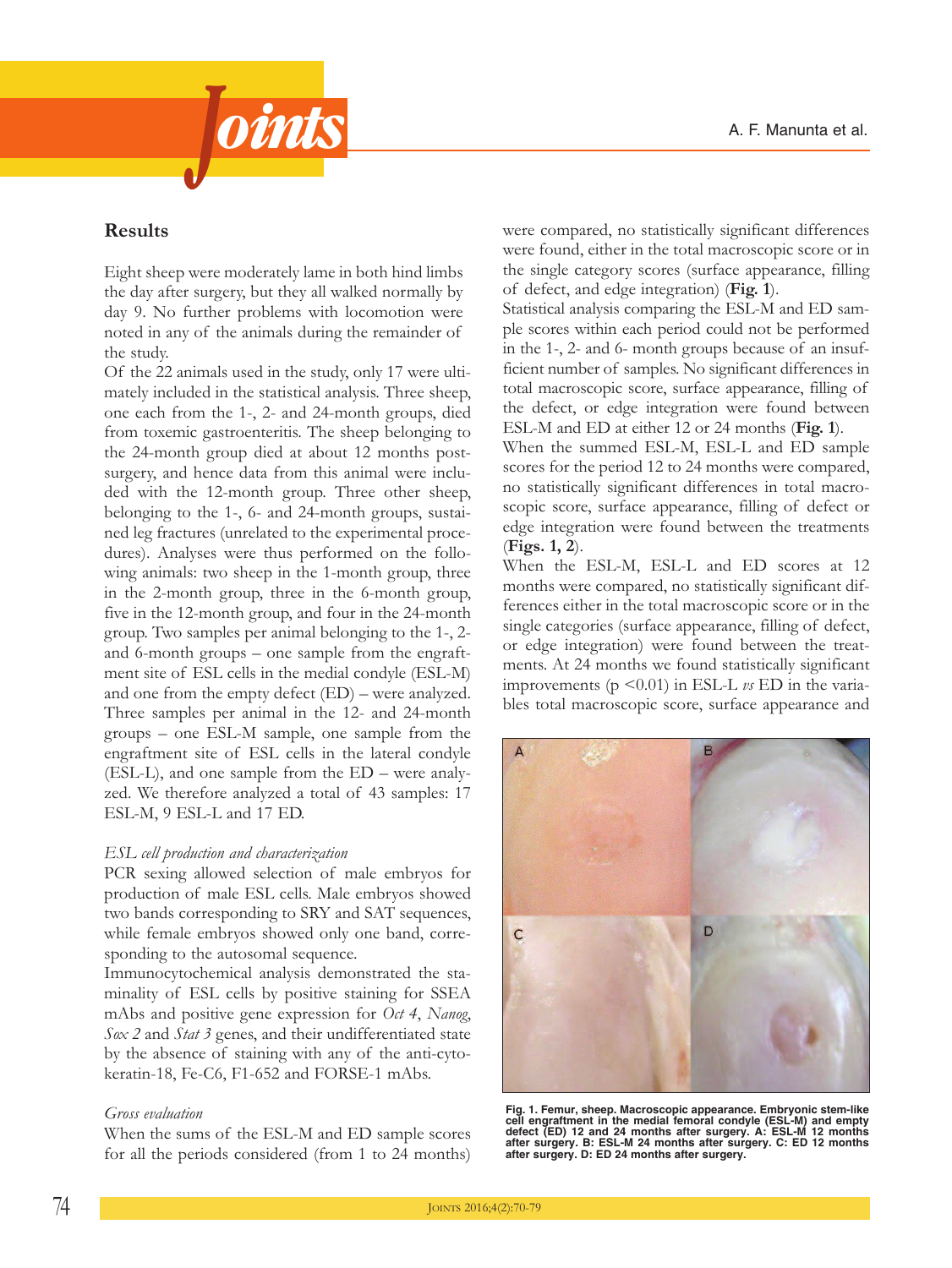



Fig. 2. Femur, sheep. Macroscopic appearance. Embryonic stem-like<br>cell engraftment in the lateral femoral condyle (ESL-L) 12 and 24 **months after surgery. A: ESL-L 12 months after surgery. B: ESL-L 24 months after surgery.**



**Fig. 3. Femur, sheep. Histological section, Azan-Mallo-ry Staining. 2X magnifica-tion; bar: 1mm. A: ESL-M engraftment 12 months after surgery. B: ESL-M engraft-ment 24 months after surgery. C: ED 12 months after surgery. D: ED 24 months after surgery.**

filling of the defect. No significant difference in edge integration was found between the EsL-M, EsL-L and ED samples (**Figs. 1, 2).**

#### *Biomechanical analysis*

Samples collected from the  $1<sup>st</sup>$  through the  $6<sup>th</sup>$  month post-surgery showed incompletely filled cavities and, thus, the rod of the indenter could not reach the surface of the regenerating tissue to measure its stiffness. No significant differences were found at 12 months between EsL grafts and ED samples, although one EsL sample did have a slightly higher score. At 24 months after surgery all samples were classified as hard-flexible.

*PCR sexing of ESL cell engraftments at 1 month post-surgery* The PCR sexing confirmed that the cells present in the newly formed tissue were male and thus, derived from engrafted EsL cells. All tissue samples obtained from engraftments in the 1-month group showed two bands: amplification of sRY-specific primers produced a 301-bp fragment, while SAT-specific primers yielded a 216-bp fragment. Male lamb fibroblasts and sheep oviductal cells, used as positive and negative controls respectively, confirmed the results.

#### *Histological evaluation*

Comparison of the sums of the EsL-M and ED scores for all the periods considered (from 1 to 24 months) showed that the EsL-M samples showed a significantly higher ( $p < 0.001$ ) total histological score as compared to the ED ones. The ESL-M samples also scored significantly higher ( $p < 0.05$ ) in the following categories: filling of defect, cartilage, matrix, bone, edges (**Figs. 3, 4**).

Likewise, when the total histological scores for EsL-M and ED were compared at 12 and at 24 months, a significantly higher score was found in the EsL-M samples at both time periods ( $p < 0.05$  and  $p < 0.01$ , respectively). Edges were also significantly better integrated in the EsL-M samples at both 12 and 24 months ( $p < 0.05$  and  $p < 0.01$ , respectively) as compared to the ED ones (**Tab. 3; Figs. 3, 4).**

When the sums of EsL-M, EsL-L and ED scores for the period 12 to 24 months were compared, a significantly higher ( $p < 0.01$ ) total histological score was seen in the EsL-M *vs* ED as well as in the EsL-L *vs* ED ( $p < 0.05$ ) samples. Scores were also significantly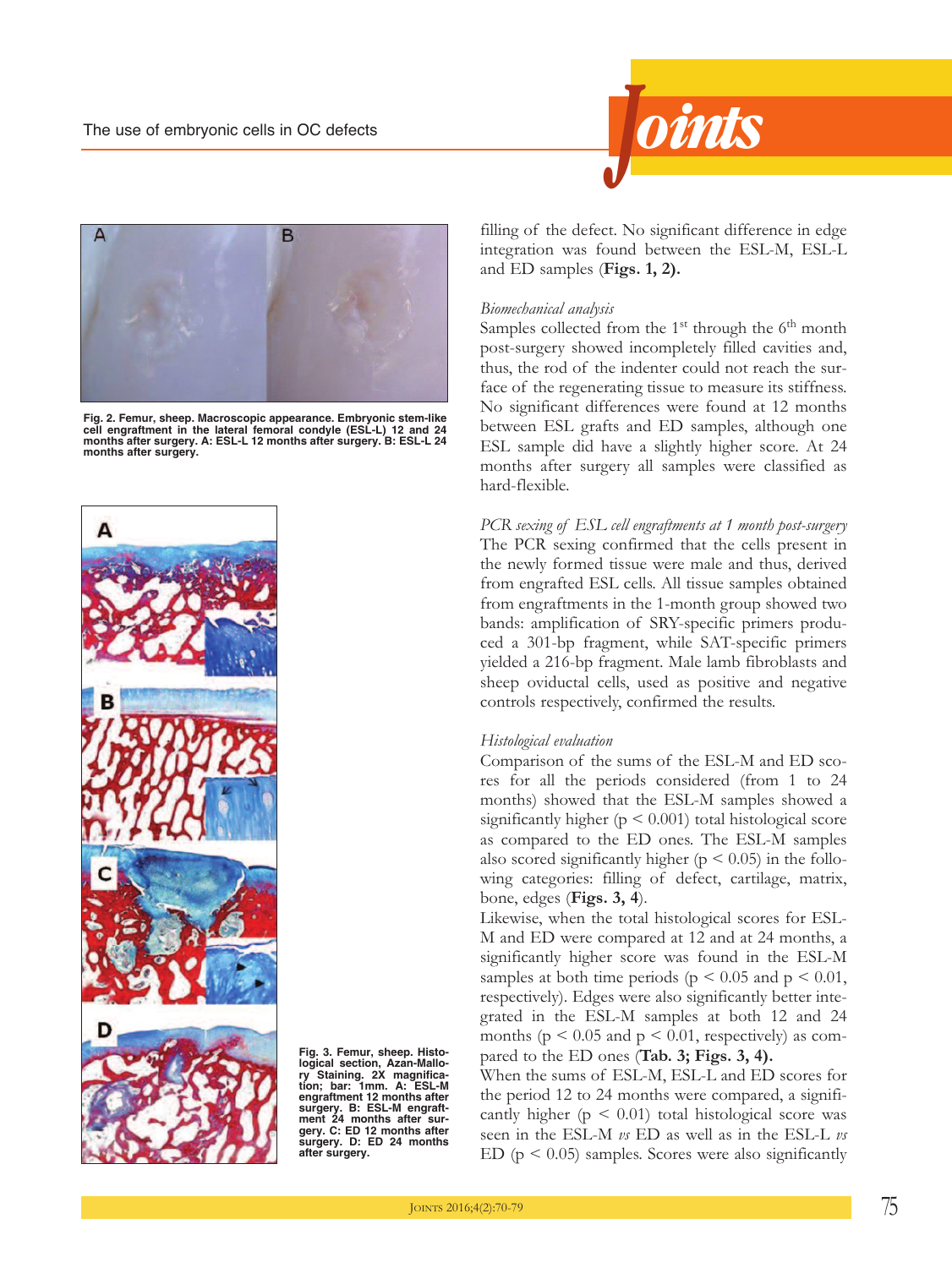

higher in the EsL-L *vs* ED samples for the categories matrix and bone ( $p \le 0.05$ ) and in ESL-M  $\nu s$  ED for the categories edges and degeneration ( $p \leq 0.01$  and p < 0.05, respectively) (**Figs. 3-5**).

When the EsL-M, EsL-L and ED scores were compared at 12 months and at 24 months, a significantly higher total histological score was seen at 12 months in the ESL-L  $\upsilon$  ED samples (p <0.05). Likewise, at 12 months, the EsL-L samples showed significantly higher scores in the category bone than the EsL-M (p  $<$  0.05) and ED (p  $<$  0.01) samples. Vascularity scores were significantly higher at 12 months in EsL-M *vs* ED (p  $\leq$ 0.01). At 24 months, the ESL-M samples had significantly better total histological ( $p \leq 0.05$ ) and edges ( $p \le 0.01$ ) scores than the ED samples. The ESL-M samples also had a significantly higher edges score (p <0.05) than the EsL-L ones (**Tab. 4, Figs. 3-5**).

#### *Immunohistochemistry*

At 1 month, cartilage matrix was negative for type II collagen immunostaining. At 2 months mild collagen type II immunostaining was detected around the chondroblasts arising from the bottom of the defect in one sample from each treatment. At 6 months, staining was marked in two EsL-M samples and 1 ED sample and moderate in the others. At 12 months, it was marked in most EsL-M, all EsL-L and three ED samples. By 24 months it was marked in most EsL-M and EsL-L samples and in one ED sample, while it

was moderate in one EsL-M, one EsL-L and two ED samples, and absent in one ED sample (**Fig. 6**).

#### *Fluorescent* in situ *hybridization (FISH) procedure*

Dot-Blot showed positive spots with both DnA EsL cell samples and male fibroblasts (positive control), whereas female fibroblasts (negative control) were negative, confirming the specificity of the chosen probe. FisH showed positive intranuclear signals only in the ESL cells found in the newly formed tissue at all time points, while controls were always negative (**Fig. 7**).

## **Discussion**

The repair of defects of articular cartilage with healthy hyaline cartilage continues to be a challenge (29). In this study, osteochondral defects created in both medial and lateral femoral sheep condyles were engrafted with EsL cells to evaluate their influence on the regeneration process.

EsL cell engraftments in the medial condyle (EsL-M) showed a significantly better healing process compared to what was observed in the contralateral EDs. In one animal at 12 months and in two animals at 24 months post-surgery, regenerated tissue appeared comparable to normal hyaline cartilage. In addition, at 24 months

**Table 3.** Least square means ± standard error of histological scores in EsL-M and ED samples compared at 12 and at 24 months.

| Categories                                                                                                       | Months after surgery   |                            |            |                             |                                                                                                                                             |            |  |
|------------------------------------------------------------------------------------------------------------------|------------------------|----------------------------|------------|-----------------------------|---------------------------------------------------------------------------------------------------------------------------------------------|------------|--|
|                                                                                                                  |                        | 12                         |            |                             | 24                                                                                                                                          |            |  |
|                                                                                                                  |                        | <b>Treatments</b>          |            | <b>Treatments</b>           |                                                                                                                                             |            |  |
|                                                                                                                  | <b>ESM<sup>*</sup></b> | ED <sup>b</sup>            | P<br>value | <b>ESM</b>                  | ED                                                                                                                                          | P<br>value |  |
| total histological score 46.4±2.0° 40.8±2.0 <sup>d c,d</sup> ;< 0.05 48.7±2.2° 40.7±2.2 <sup>d c,d</sup> ;< 0.01 |                        |                            |            |                             |                                                                                                                                             |            |  |
| filling of defect                                                                                                | $2.0 \pm 0.2$          | $1.8 \pm 0.2$              |            | $1.7 \pm 0.2$               | $1.5 \pm 0.2$                                                                                                                               |            |  |
| cartilage                                                                                                        | $9.6 \pm 0.7$          | $8.6 \pm 0.8$              |            | $9.5 \pm 0.8$ 7.7 $\pm 0.8$ |                                                                                                                                             |            |  |
| matrix                                                                                                           |                        | $8.0\pm0.7$ 7.2 $\pm0.7$   |            | $9.0\pm0.8$ 6.7 $\pm0.8$    |                                                                                                                                             |            |  |
| bone                                                                                                             | $7.0{\pm}0.4$          | $6.6 \pm 0.4$              |            | $7.5 \pm 0.4$ $7.2 \pm 0.4$ |                                                                                                                                             |            |  |
| edges                                                                                                            |                        |                            |            |                             | $2.8\pm0.3^{\circ}$ $1.8\pm0.3^{\circ}$ $\frac{c_4d_1}{c_2}$ $< 0.05$ $3.2\pm0.4^{\circ}$ $1.5\pm0.4^{\circ}$ $\frac{c_4d_1}{c_2}$ $< 0.01$ |            |  |
| degeneration                                                                                                     |                        | $11.2\pm0.4$ 10.2 $\pm0.4$ |            |                             | $10.7 \pm 0.5$ $10.0 \pm 0.5$                                                                                                               |            |  |
| vascularity                                                                                                      | $5.8 \pm 0.9$          | $4.6 \pm 0.9$              |            | $7.0 \pm 1.0$               | $6.0 \pm 1.0$                                                                                                                               |            |  |

**Table 4.** Least square means ± standard error of histological scores in EsL-M, EsL-L and ED samples compared at 12 and at 24 months.

| Categories                                                                                                                                                                     | Months after surgery |                                                                                                                    |                 |             |                                        |                                      |    |                                                                            |
|--------------------------------------------------------------------------------------------------------------------------------------------------------------------------------|----------------------|--------------------------------------------------------------------------------------------------------------------|-----------------|-------------|----------------------------------------|--------------------------------------|----|----------------------------------------------------------------------------|
|                                                                                                                                                                                | 12                   |                                                                                                                    |                 |             | 24<br><b>Treatments</b>                |                                      |    |                                                                            |
|                                                                                                                                                                                | <b>Treatments</b>    |                                                                                                                    |                 |             |                                        |                                      |    |                                                                            |
|                                                                                                                                                                                | ESM <sup>ª</sup>     | $ESL^b$                                                                                                            | ED <sup>c</sup> | P<br>value  | <b>ESM</b>                             | ESL                                  | ED | P<br>value                                                                 |
| total histological score $46.4\pm2.3$ $48.9\pm2.3$ <sup>d</sup> $40.8\pm2.3$ <sup>e d.e</sup> <0.05 $48.7\pm2.5$ <sup>d</sup> $44.5\pm2.5$ $40.7\pm2.5$ <sup>e d.e</sup> <0.05 |                      |                                                                                                                    |                 |             |                                        |                                      |    |                                                                            |
| filling of defect                                                                                                                                                              |                      | $2.0\pm0.2$ $2.0\pm0.2$                                                                                            | $1.8 \pm 0.2$   |             |                                        | $1.7\pm0.2$ $1.7\pm0.2$ $1.5\pm0.2$  |    |                                                                            |
| cartilage                                                                                                                                                                      |                      | $9.6 \pm 0.7$ $9.2 \pm 0.7$ $8.6 \pm 0.7$                                                                          |                 |             |                                        | $9.5\pm0.8$ $8.5\pm0.8$ $7.7\pm0.8$  |    |                                                                            |
| matrix                                                                                                                                                                         |                      | $8.0\pm0.7$ $8.6\pm0.7$ $7.2\pm0.7$                                                                                |                 |             |                                        | $9.0\pm0.8$ $9.0\pm0.8$ 6.7 $\pm0.8$ |    |                                                                            |
| bone                                                                                                                                                                           |                      | 7.0 $\pm$ 0.4 $\pm$ 7.6 $\pm$ 0.4 $\pm$ 6.4 $\pm$ 0.4 $\pm$ $\pm$ 6.0.05 7.5 $\pm$ 0.4 7.5 $\pm$ 0.4 7.2 $\pm$ 0.4 |                 | e.f. < 0.01 |                                        |                                      |    |                                                                            |
| edges                                                                                                                                                                          |                      | $2.8\pm0.4$ $2.6\pm0.4$ $1.8\pm0.4$                                                                                |                 |             |                                        |                                      |    | $3.2 \pm 0.5^d$ $2.0 \pm 0.5^e$ $1.5 \pm 0.5^f$ d.e. < 0.05<br>d.f. < 0.01 |
| degeneration                                                                                                                                                                   |                      | $11.2\pm0.4$ $11.0\pm0.4$ $10.2\pm0.4$                                                                             |                 |             | $10.7\pm0.5$ $10.0\pm0.5$ $10.0\pm0.5$ |                                      |    |                                                                            |
| vascularity                                                                                                                                                                    |                      | $5.8\pm1.0^{d}$ $8.0\pm1.0$ $4.6\pm1.0^{e}$ $4.e^{-1}$ $0.01$ $7.0\pm1.1$ $5.7\pm1.1$ $6.0\pm1.1$                  |                 |             |                                        |                                      |    |                                                                            |

lateral femoral condyle; 'Empty defect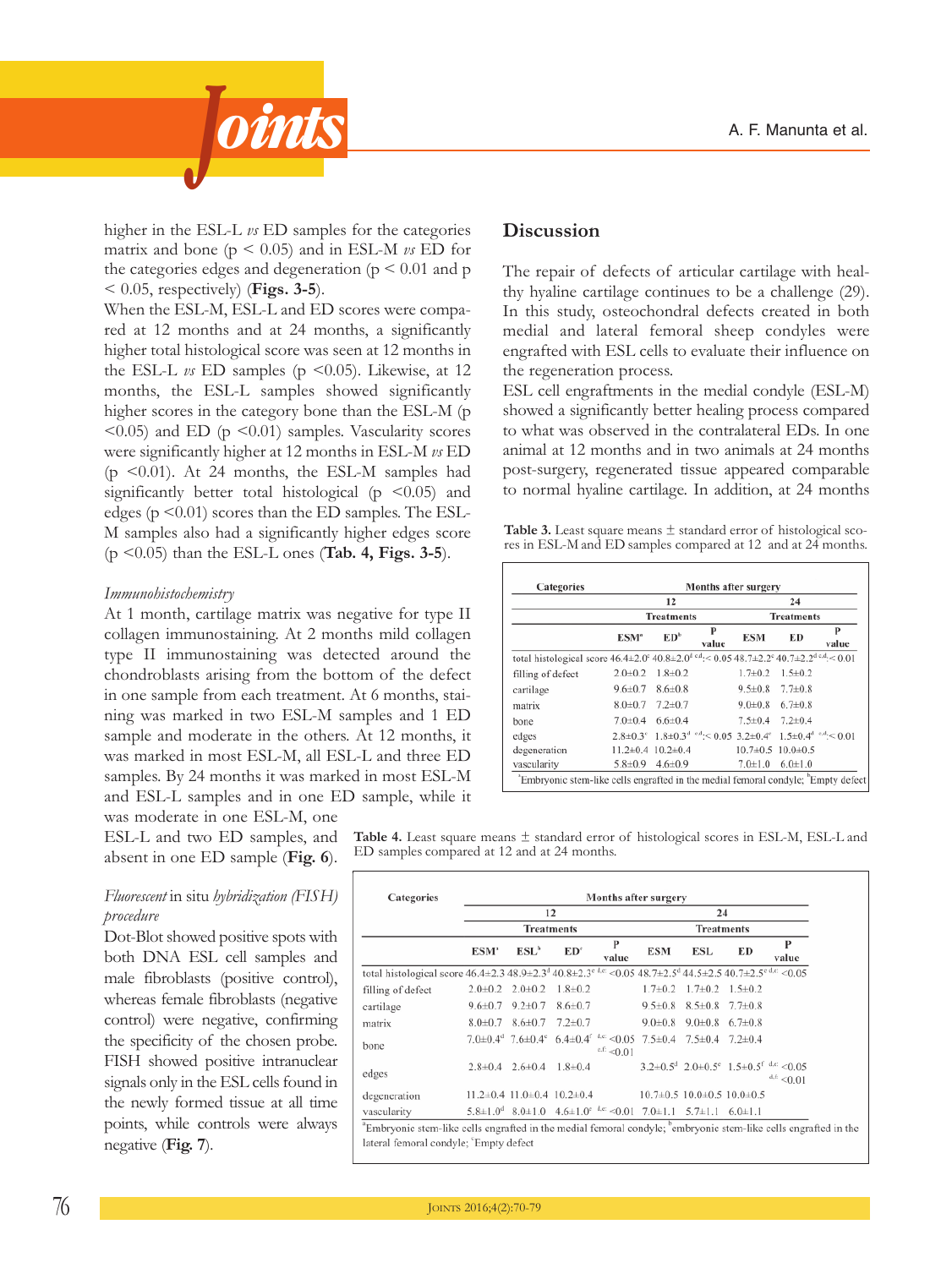





Fig. 5. Femur, sheep. Histological section Azan-Mallory staining and<br>Safranine-O staining. A: ESL-L 12 months after surgery. Azan-Mallory staining. B: ESL-L 12 months after surgery. Safranin-O stai-<br>ning. C: ESL-L 24 month



Fig. 4. Femur, sheep. Hema-<br>toxylin-eosin staining. A: ESL-<br>M engraftment 12 months after<br>surgery. B: ESL-M engraftment **24 months after surgery. C: ED 12 months after surgery. D: ED 24 months after surgery.**

EsL-M samples showed better integration of edges as compared to what was observed in EsL cell engraftments in the lateral condyle (EsL-L).

The finding that ESL colonies were positive for SSEA mAbs and gene expression for *Oct 4*, *Nanog*, *Sox 2* and *Stat 3* genes, and negative for all the mAbs indicating the differentiated state, demonstrated that the engrafted cells were real stem cells. The suffix -like is used because of their early *in vitro* differentiation, a common limit of embryonic stem cells derived from ungulates (25).

only embryos identified as males were used to produce EsL cells. subsequent PCR sexing of EsL cell engraftments at 1 month after surgery confirmed that the cells present in the newly formed tissue were male and, therefore, derived from the implanted EsL cells. Thus, the choice of sRY as a marker for EsL cells was shown to be effective and reliable for this purpose.

In the gross evaluation, significant differences were detected only between EsL-L and ED samples at 24 months. This could be due to limits of the grading scores used.

Transverse sections to evaluate the quality of the newly formed tissue deep in the samples, or the presence of subchondral cysts, were not assessed.

The histological results showed better overall healing in EsL-M as compared to ED sam-

ples when considering all the time periods, as well as a better performance in certain specific categories. The more complete filling of the defect in the ESL treatments was probably due to a faster cell replication rate and a higher level of metabolic activity.

Microscopic examination of EsL-M samples showed a more normal histological architecture and a better quality of matrix in the newly formed cartilage at each time point. This healed cartilage was comparable to normal hyaline cartilage in one animal at 12 months and in two animals at 24 months. it consisted of a superficial zone with proliferating germinal cells and collagen fibers distributed parallel to the articular surface and a transitional zone characterized by palisading chondrocytes and spring-shaped arrangements of collagen fibers. subjacent to this was a radial zone with hypertrophic chondrocytes and collagen fibers arranged perpendicular to the articular surface, and a deep zone with calcification and formation of a discontinuous tidemark. The presence of the tidemark is an important finding; it has been reported (30) that this calcification front is in a state of dynamic equilibrium, where factors promoting mineralization are probably counterbalanced by substances that inhibit or limit the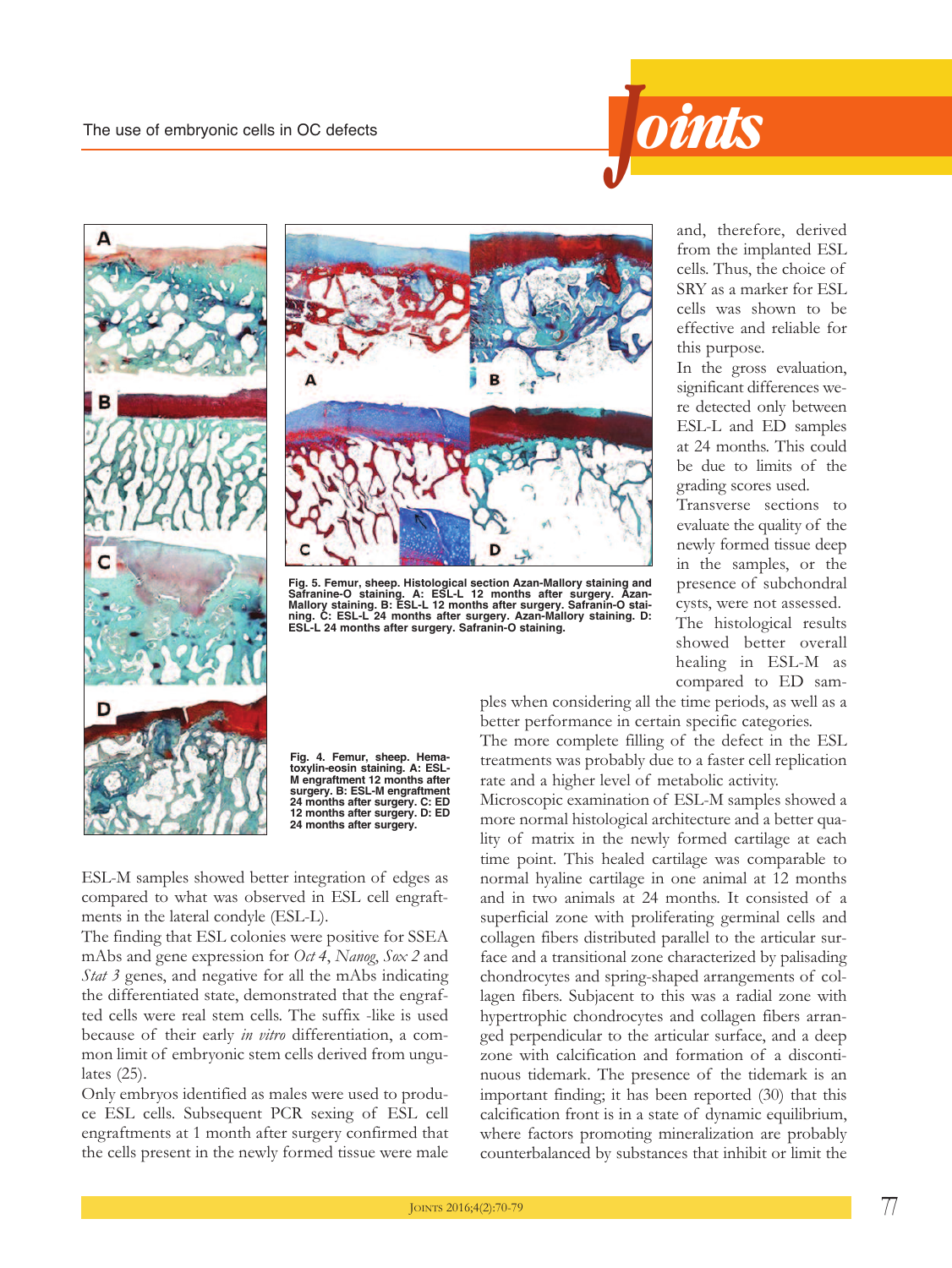



Fig. 6. Femur, sheep. Collagen type II immunostaining. A: ESL-M 12 months after sur-<br>gery. B: ESL-M 24 months after surgery. C: ED 12 months after surgery. D: ED 24 months<br>after surgery. E: ESL-L 12 months after surgery. F ESL-M 2 months after surgery. M: ED 6 months after surgery. N: ESL-M 6 months after<br>surgery.



**Fig. 7. Femur, sheep. Fluorescent** *in situ* **hybridization (FISH). A: FISH performed** on **ESL engraftments** 24 months after surgery. Positive signals in chondrocytes derived from ESL cells. 40X magnification. B: FISH performed on ESL engraftments 24 months after surgery. Desitive signals in chondrocytes derived from ESL cells. 60X magni-<br>fication. C: Normal female adult articular cartilage from the right lat-<br>eral femoral condyle (negative control). No signals are detected with**signals area area area in chondrocytes.** 20X magnification. D: Normal female adult articular cartilage from the right lateral femoral condyle (negative control). No signals are detected within chondrocytes. 40X magnific

extent of calcification, and this process of active calcification and subsequent endochondral ossification seems to be integral to the shape of the joint and, therefore, to the distribution of load.

Immunolocalization of type-II collagen, the main type present in hyaline cartilage (31, 32), was detected as from 2 months post-surgery. it was initially mild in both EsL-M and ED samples, becoming more intense in the later EsL grafts as compared to ED samples. Similarly, Safranin-O staining showed higher synthesis of proteoglycans in EsL samples at all times. several Authors outline the crucial importance of such findings, considering the complex interplay existing between these two components; the collagen fibrils serve to anchor the proteoglycan matrix and contribute to resisting extrinsic forces during loading and the intrinsic swelling that occurs metabolically within the proteoglycan domain (33), while proteoglycans are responsible for

the generation of hydrostatic pressure within cartilage matrix, which allows it to counteract the loads transmitted to it from the long bones during normal joint articulation.

Bone remodeling in the EsL-M samples was also superior to that seen in the EDs. Good remodeling of subchondral bone provides the right biomechanical support for hydrostatic compression in the cartilage, which is of critical importance for the differentiation of hyaline-like cartilage (4). This is in agreement with a recent concept that is gaining strong support, namely that subchondral bone and articular cartilage should be considered an interdependent functional unit (34).

To evaluate the influence of load bearing on the regenerative process, a comparison between the EsL engraftments in the medial and the lateral condyles at 12 and 24 months was performed. No significant differences in total histological score were detected between the EsL-M and EsL-L samples, even though the EsL-M scores were better, suggesting a positive influence of higher load on the regeneration process. These results were confirmed by the analysis within periods. At 12 months significantly better bone remo-